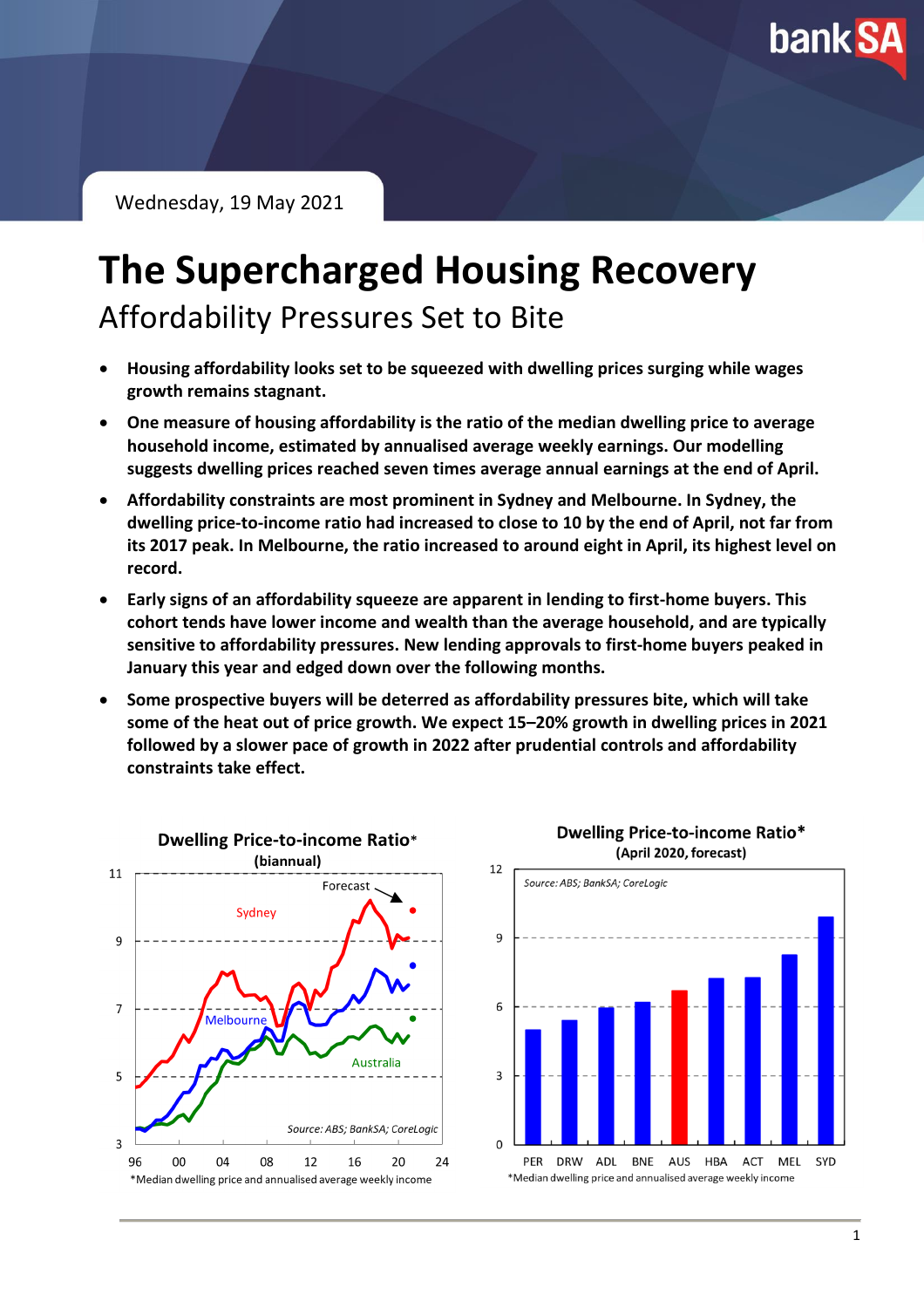The accessibility of housing is central to Australian public debate. This issue will be in the spotlight in the coming period as affordability looks set to be squeezed with dwelling prices surging while wages growth remains stagnant.

Aside from a bigger mortgage, higher prices also make saving for a deposit and the transaction costs associated with purchasing a house a bigger hurdle for would-be buyers.

One measure of housing affordability is the ratio of the median dwelling price to average household income, estimated by annualised average weekly earnings. <sup>1</sup> A higher ratio implies a deterioration in affordability. Average weekly earnings data are released only twice a year and the most recent reading is for November 2020. Our forecast assumes the average income level is unchanged since November 2020. According to this forecast, dwelling prices reached seven times average annual earnings at the end of April.

As has been the case for a number of years, affordability constraints are most prominent in Sydney and Melbourne. In Sydney, the dwelling price-to-income ratio had increased to close to 10 by the end April, not far from its 2017 peak. In Melbourne the ratio increased to around eight in April, its highest level on record. The dwelling price-to-income ratio is also above the national level in the ACT and Hobart. Dwelling prices have grown more sharply in these areas than other capitals over the past five years. Dwelling prices in Hobart rose 56.4% in the five years to April 2021 while in the ACT prices were up 36.0% in the same period.

Early signs of the affordability squeeze are apparent in lending to first-home buyers. This cohort tends be younger, with lower income and lower wealth than the average household, and are typically sensitive to affordability pressures. New lending approvals to first-home buyers peaked in January 2021 and edged down over the following two months. More broadly, new lending approvals for housing have continued to surge.



<sup>&</sup>lt;sup>1</sup> Gross disposable income (GDI) is another measure of income which is also sometimes used in calculating dwelling price-to-income ratios. GDI is a broader measure than average weekly earnings because it incorporates non-labour components of income, including government support payments. We used average weekly earnings of full-time adults instead of GDI to strip out the impact of temporary income support payments, like JobKeeper.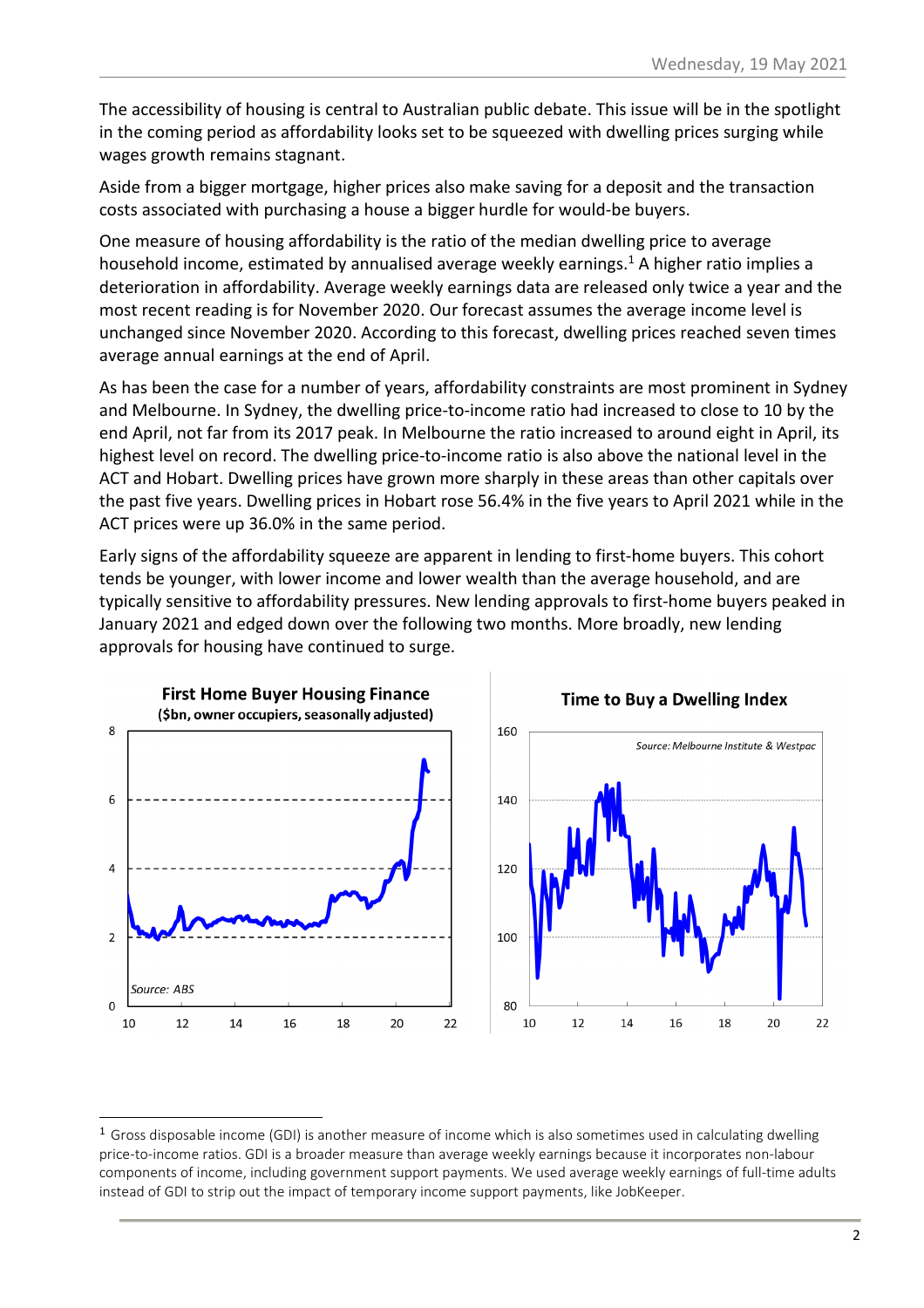Concerns over affordability are also apparent in the 'time to buy a dwelling' index from the Melbourne Institute's Consumer Sentiment survey. It has declined over 20% since November 2020. The index has historically been sensitive to affordability constraints.

Another metric of affordability is the mortgage repayment burden. Ultra low interest rates make housing more affordable by making it cheaper to service a mortgage. Indeed, this is one of the key drivers of the surge in housing demand.

However, while variable mortgage rates are likely to remain low until the RBA hikes the cash rate, the lows in the fixed home loan rates might be behind us with swap rates having troughed late last year. This will exacerbate the affordability pressures from rising prices.

So, what does this mean for prices? Some prospective buyers will be deterred as affordability is stretched, which will take some of the heat out of price growth. This is consistent with our expectation that the supercharged growth we have seen over recent months will not be sustained, as we explained in the first report in this series. We expect 15–20% growth in dwelling prices this year, followed by a slower pace of growth in 2022 after prudential controls and affordability constraints take effect.

> **Matthew Bunny, Economist** Ph: (02) 8253 0023